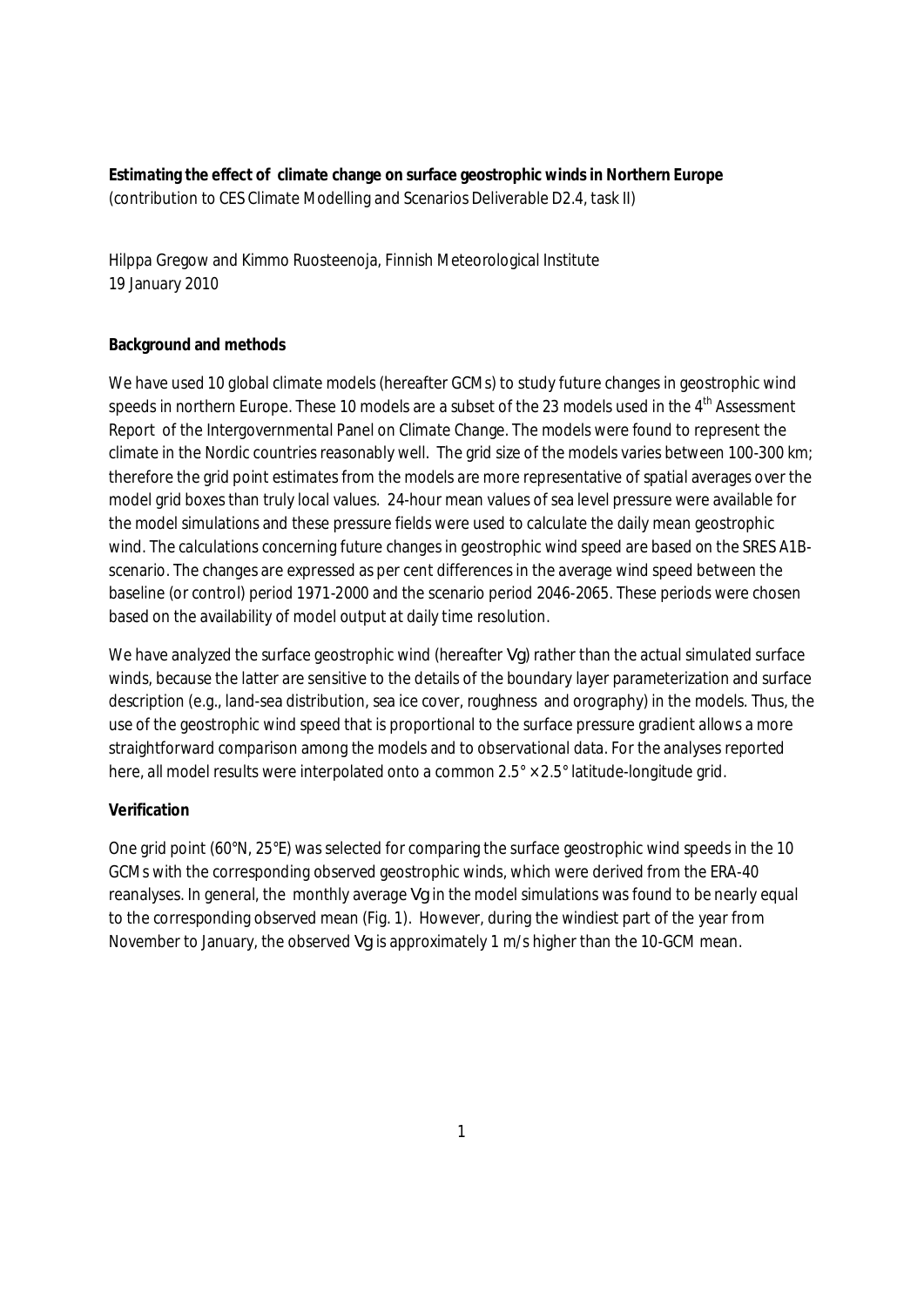

**Fig. 1.** The seasonal cycle of the geostrophic wind speeds at the grid point (60°N, 25°E), as averaged over the years 1971-2000. The solid line shows the 10-GCM average and the shading the mean  $\pm$  one standard deviation between the model simulations. The red squares are observation-based geostrophic wind speeds calculated from the ERA-40 data.

**Geographical distribution of geostrophic wind speeds** 

The 10-GCM average geostrophic wind speeds during the "windy season" September-April are shown in Fig. 2. The distributions during the control (1971-2000, left) and scenario (2046-2065, right) periods are very similar, with the strongest geostrophic winds in the Nordic area in its western parts (Denmark, west coast of Sweden and western Norway up to 69°N). Along with the simulated warming of the climate, the wind speeds increase in the southern part of northern Europe, the average *Vg* over the southern Baltic Sea being 9,5-10 m/s in the period 1971-2000 and 10-10,5 m/s in 2046-2065.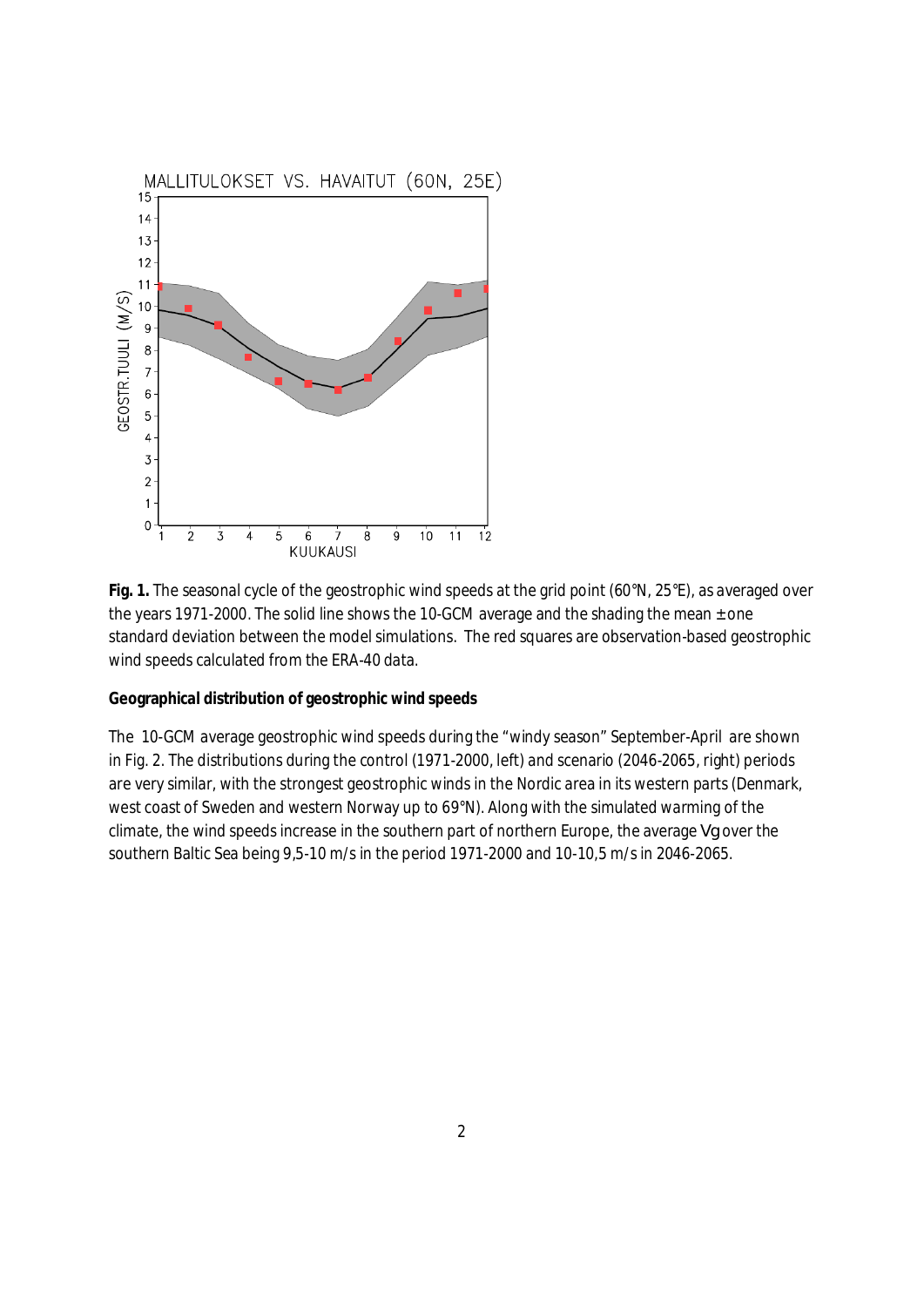

**Fig. 2.** 10-GCM mean of the simulated geostrophic wind speeds (m/s) in September – April for the periods 1971-2000 (left) and 2046-2065 (right).

**Percent changes in the mean geostrophic wind speed from 1971-2000 to 2046-2065** 

According to the 10-GCM mean results, the average winds speeds will only change by a few percent from 1971-2000 to 2046-2065 (Figs. 3-5). An increase in wind speeds seems to dominate the southern part of northern Europe. The largest increase is simulated for the fall (SON, September-November), when the average *Vg* increases by 2 to 4 % (Fig. 4). In the area of highest statistical significance, 9-10 models out of 10 agree on the sign of the change. Considering the months of December-February (Fig. 5) or the whole windy season September-April (Fig. 3), the increase is mostly 0 to 2 %.



**Fig. 3.** 10-GCM mean per cent changes in the September-April mean geostrophic wind speed from 1971- 2000 to 2046-2065 (left) and the statistical significance of the ensemble mean change according to a standard t test (right). Light, medium and dark red shading indicate significance at the 95%, 99% and 99.9% levels, respectively.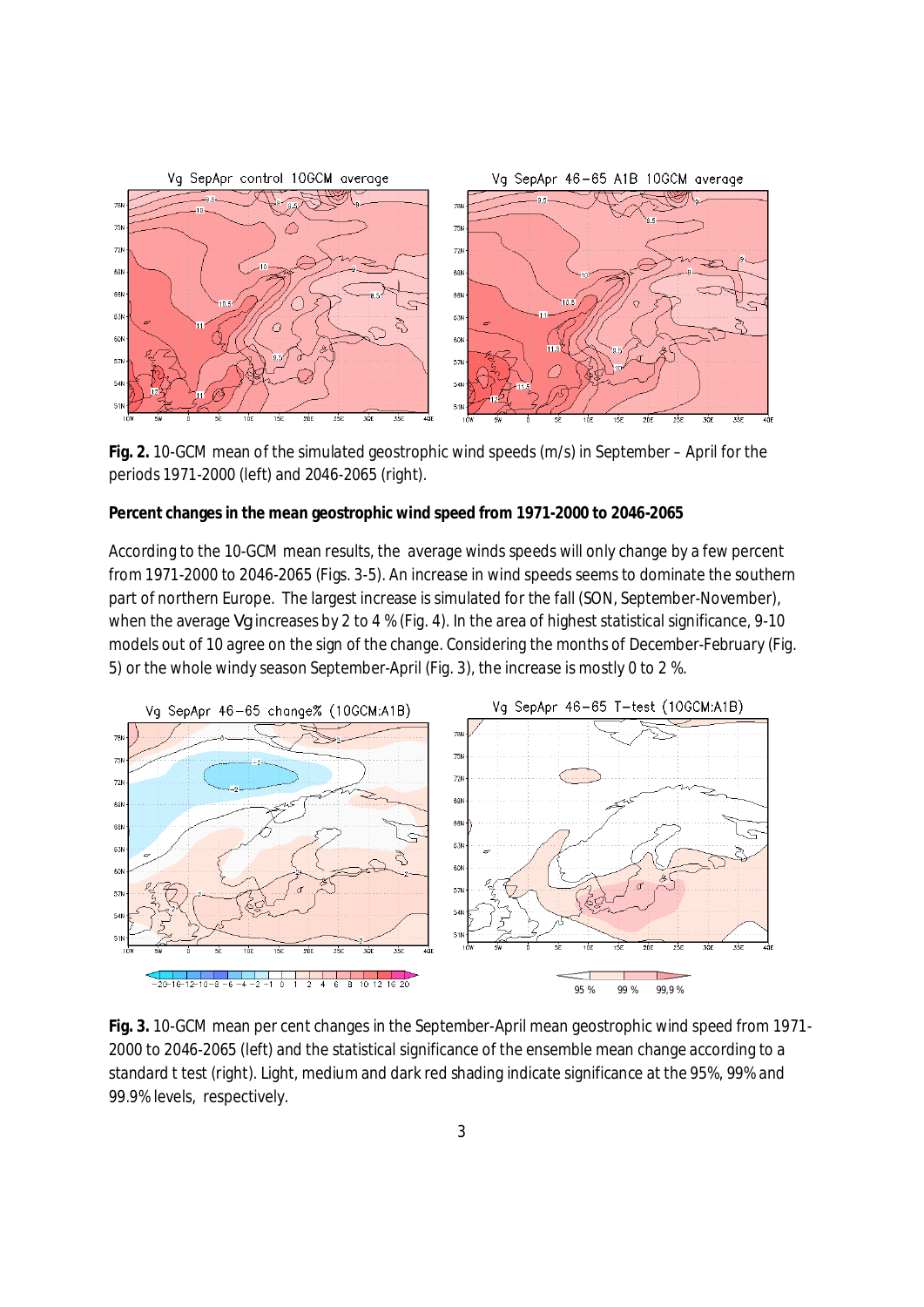

**Fig. 4.** As Fig. 3, but for the autumn (September-November).



**Fig. 5.** As Fig. 3, but for the winter (December-February).